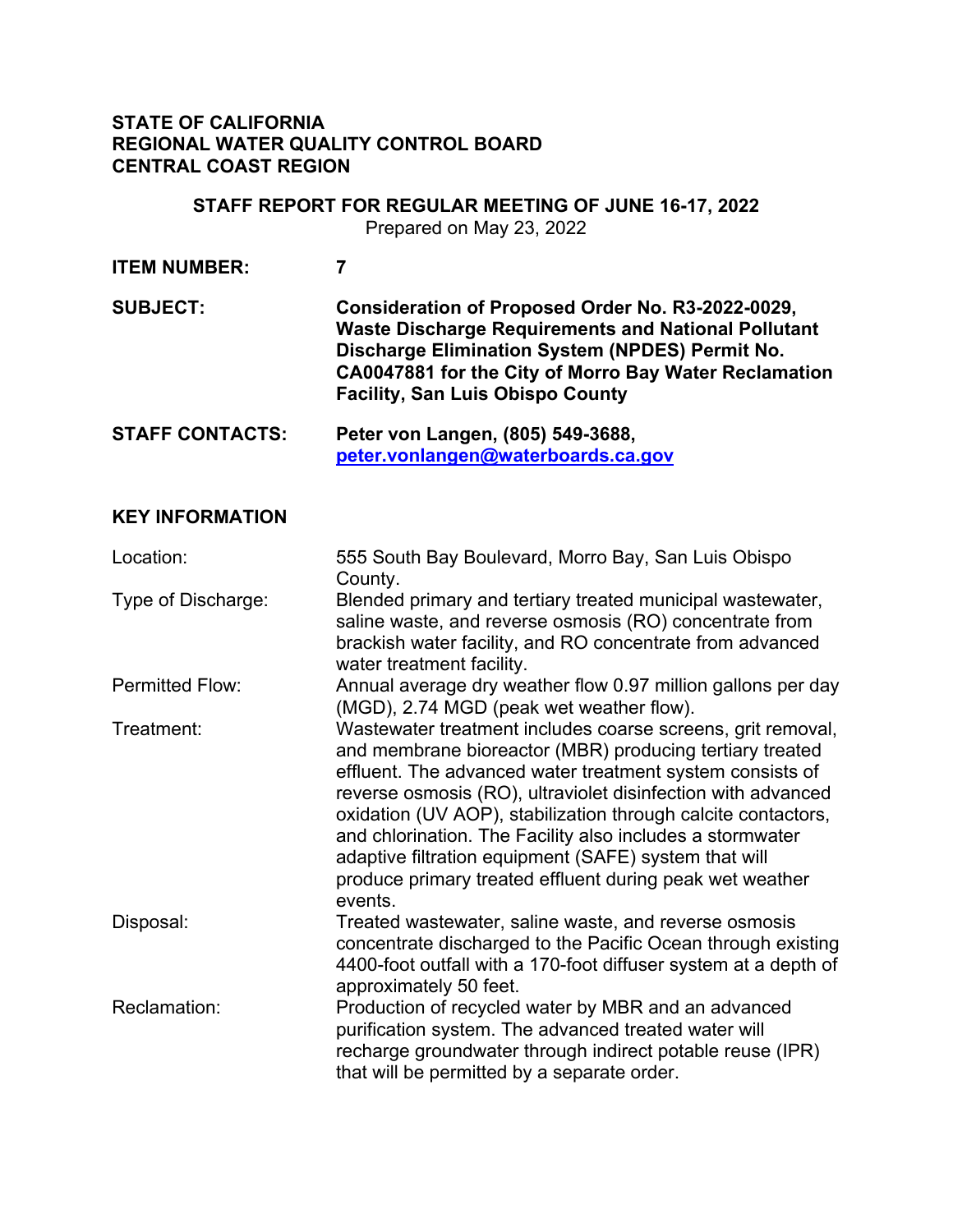| <b>Existing Orders:</b> | New facility (previous Morro Bay treatment facility currently |
|-------------------------|---------------------------------------------------------------|
|                         | discharging through same ocean outfall under Order No. R3-    |
|                         | 2017-0050, NPDES Permit No. CA0047881).                       |

### **ACTION: Adopt Proposed Order No. R3-2022-0029**

## **SUMMARY**

This staff report provides a brief overview of the proposed NPDES permit for the City of Morro Bay's new Water Reclamation Facility (Facility). The Facility is a publicly owned treatment works (POTW) operated by the City of Morro Bay (Discharger). The proposed order (Attachment 1) includes requirements that ensure the discharge of treated wastewater is protective of water quality and beneficial uses and that recycled water is treated to a standard that is protective of public health and the environment. Central Coast Water Board staff recommends adoption of the proposed order.

## **DISCUSSION**

## **Background**

The Discharger owns and will operate a new water reclamation facility currently under construction that will treat wastewater from the City of Morro Bay. The Facility will receive domestic, commercial, and industrial wastewater. The Discharger currently discharges secondary-treated wastewater from an older facility, located at 160 Atascadero Road, pursuant to Order No. R3-2017-0050, NPDES Permit No. CA0047881, which also previously regulated discharges by the Cayucos Sanitary District.

In 2018, the Central Coast Water Board issued Time Schedule Order (TSO) No. R3-  $2018-0019<sup>1</sup>$  $2018-0019<sup>1</sup>$  $2018-0019<sup>1</sup>$  to the City of Morro Bay and the Cayucos Sanitary District requiring compliance with Order No. R3-2017-0050. The TSO included compliance dates for several required actions, including completion of the water reclamation facility improvements project by December 30, 2022 and full compliance with R3-2017-0050 by February 28, 2023.

The Cayucos Sanitary District, within the schedule required by TSO No. R3-2018-0019, constructed and began operation of the Cayucos Sanitary District Water Resource Recovery Facility near Toro Creek. Since 2020, the Central Coast Water Board has regulated discharges from the Cayucos Sanitary District Water Resource Recovery Facility under Order No. R3-2020-0004.

In order for the City of Morro Bay to comply with TSO No. R3-2018-0019, provide a sustainable water supply, and comply with a California Coastal Commission mandate to relocate the treatment facility from the existing coastal location subject to coastal

<sup>&</sup>lt;sup>1</sup> TSO No. R3-2018-0019 can be found at the following link:

<span id="page-1-0"></span>[https://www.waterboards.ca.gov/centralcoast/board\\_decisions/adopted\\_orders/2018/06272018\\_NPDES\\_f](https://www.waterboards.ca.gov/centralcoast/board_decisions/adopted_orders/2018/06272018_NPDES_final_TSO_R3_2018_0019.pdf) [inal\\_TSO\\_R3\\_2018\\_0019.pdf](https://www.waterboards.ca.gov/centralcoast/board_decisions/adopted_orders/2018/06272018_NPDES_final_TSO_R3_2018_0019.pdf)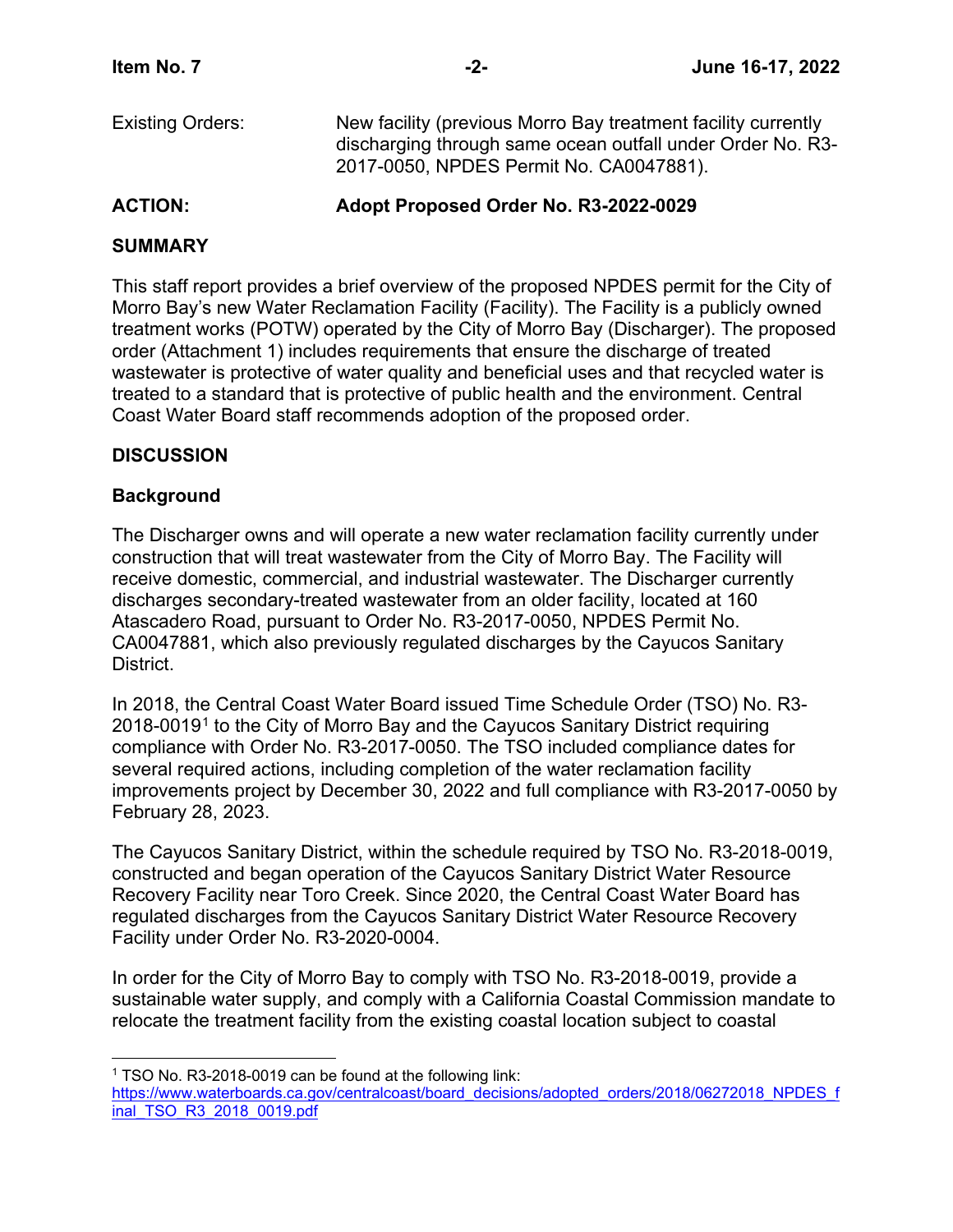hazards and vulnerabilities associated with climate change, the Discharger is constructing a new Facility near the intersection of South Bay Boulevard and Highway 1 in Morro Bay as part of the Morro Bay Our Water Program. More information on the Morro Bay Our Water Program can be found online at [https://morrobaywrf.com/.](https://morrobaywrf.com/) Facility construction completion is anticipated in late 2022.

On March 8, 2021, the Discharger submitted a report of waste discharge (i.e., permit application) for a new Facility to replace the existing wastewater treatment plant (WWTP) and produce tertiary treated effluent that exceeds secondary standards for discharge. The new MBR system at the Facility is designed with a peak treatment capacity of 1.88 MGD and this tertiary treated disinfected effluent, when not being further treated for recycling, will discharge through the existing ocean outfall.

To accommodate flows during peak wet weather events that exceed the MBR capacity, the new Facility also includes a SAFE system. The SAFE system is an overflow system, consisting of a settling basin followed by rapid filtration that will produce primary treated effluent. Influent flows greater than 1.88 MGD are diverted upstream of the MBR from the SAFE diversion box to the settling tank and the rapid cloth filter. The settling tank and filtration system also act as detention basins in that their effluent flows can be rerouted back through the diversion box into the MBR influent if MBR treatment capacity frees up. The SAFE system can treat excess flows up to 0.86 MGD (peak day) resulting in a permitted peak wet weather flow of 2.74 MGD that is blended (in an outfall balancing tank) tertiary (1.88 MGD) and primary (0.86 MGD) treated water before discharge to the ocean.

The proposed order also authorizes the Discharger to act as the producer of recycled water. Under the proposed order, the recycled water may be used on the Facility site, and the use and distribution of the recycled water for offsite uses including IPR will be authorized by other permits. As much as possible, the MBR effluent will be further treated for IPR by the advanced purification system which has an average annual dry weather design flow of 0.97 MGD. The Discharger has already constructed the advanced water purification facility that will produce advanced treated water for groundwater recharge at one or more injection wells planned by the City. The advanced purification process will also produce RO concentrate that will be blended with the MBR effluent before discharge to the ocean outfall. The permitted blended discharge to the ocean outfall also includes downstream additions of up to 0.446 MGD RO concentrate from the City's groundwater brackish well system and small amounts (up to 2,700 gallons/day) of saline waste from a local water softening company.

### **Proposed Order Considerations**

The proposed order includes a comprehensive monitoring program tailored to the new facility and consistent with other similar ocean discharge facilities to collect water quality data to ensure the Facility performs effectively. At the time of development of this permit, the new Facility was under construction. Therefore, effluent data was unavailable, and the Central Coast Water Board could not conduct a reasonable potential analysis (RPA), which is an analysis that uses water quality data to assess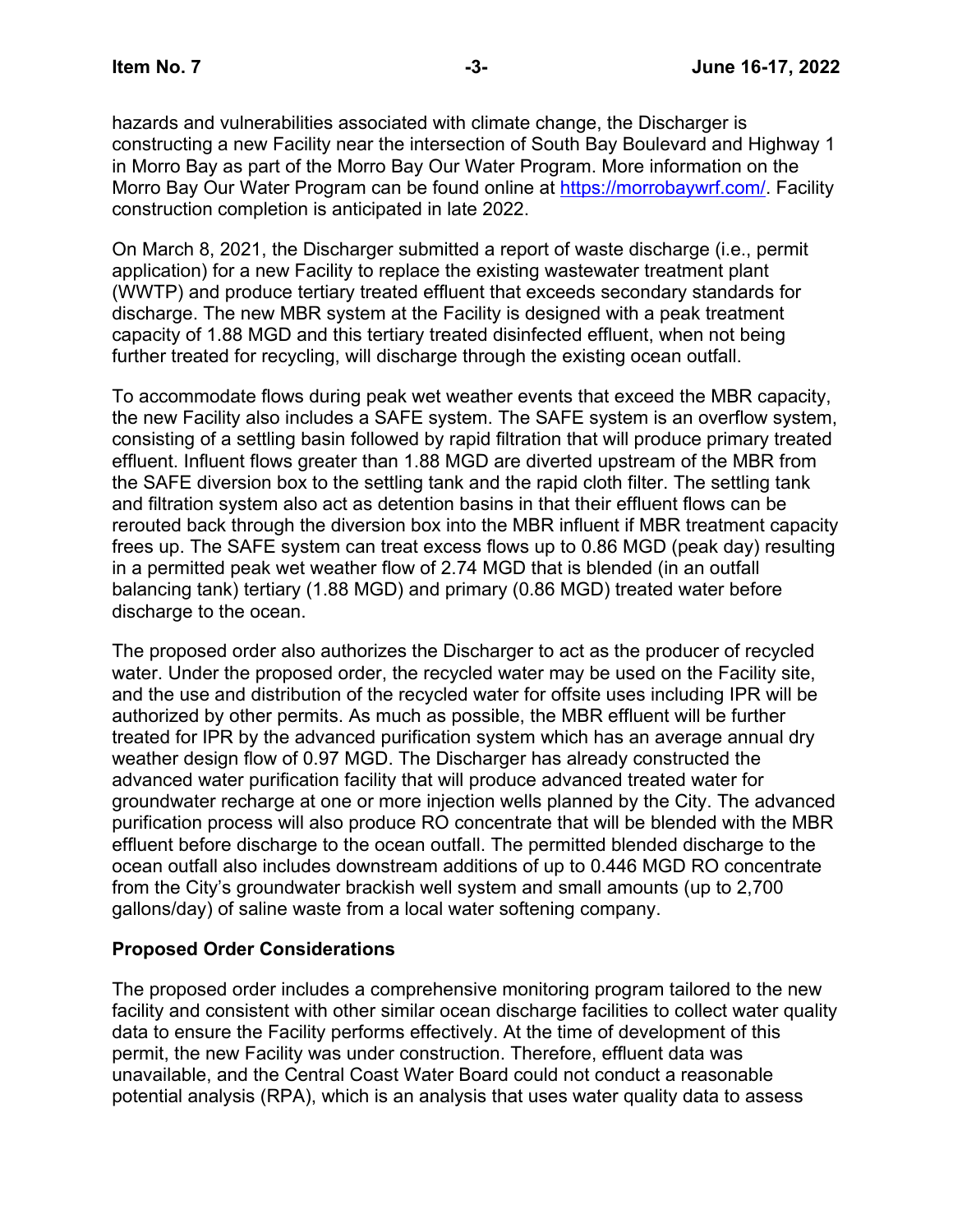potential impacts to water quality and establish water quality-based effluent limitations. This permit establishes an annual monitoring requirement for pollutants in Table 3 of the Ocean Plan to allow for a robust set of data so that an RPA may be conducted during future permit renewals. Central Coast Water Board staff recommends adoption of the proposed order because the new Facility proposes to produce higher quality effluent relative to the old treatment plant and to beneficially reuse a significant portion of the treated effluent, and thus result in decreased ocean discharges. Therefore, the new facility will be more protective of receiving water quality.

Central Coast Water Board staff structured the proposed order in accordance with the statewide NPDES permit template. The following summarizes the significant differences between the proposed order and the existing Order No. R3-2017-0050, which is also discussed in detail in the proposed order fact sheet:

**Accessibility updates.** The State Water Board template for NPDES permits has been updated and revised to accommodate document accessibility needs associated with text styles formatting to facilitate the use of document reader software for persons with visual impairments or learning disabilities. Most notably, there are numerous changes to table formatting and outline structure from the previous order.

**Updated Facility, Owner, Contact Information, and Facility Name.** The Facility has new contact information since the previous order. The proposed order updates the current contact information (Attachment F – Fact Sheet, Table F-1).

**Updated references**. Many guidance documents, policies, and orders referenced in the previous order have been updated, amended, or superseded since 2017. The proposed order has updated citations and provides website links where direct access to the current versions of the references are available.

**Recycled Water Production.** The proposed order implements the Recycled Water Policy by supporting the production of recycled water and requiring volumetric reporting of wastewater and recycled water to the State Water Board.

**Maps and Process Flow Diagrams.** Attachments B and C consist of updated, higher quality maps for the area and process flow diagrams for the new Facility.

**Order Findings**. The proposed order (Findings, section 2) includes findings for Water Reclamation Requirements for Recycled Water Production and Use, Response to Climate Change, Human Right to Water, and Disadvantaged Community Status.

**Climate Change Adaptation**. The new Facility located away from the beach and the recycled water production are major climate change adaptations. In order for the City to assess any other potential improvements, the proposed order (Other Special Provisions) includes the requirement for the Discharger to submit a Climate Change Response Hazards and Vulnerabilities Plan to the Central Coast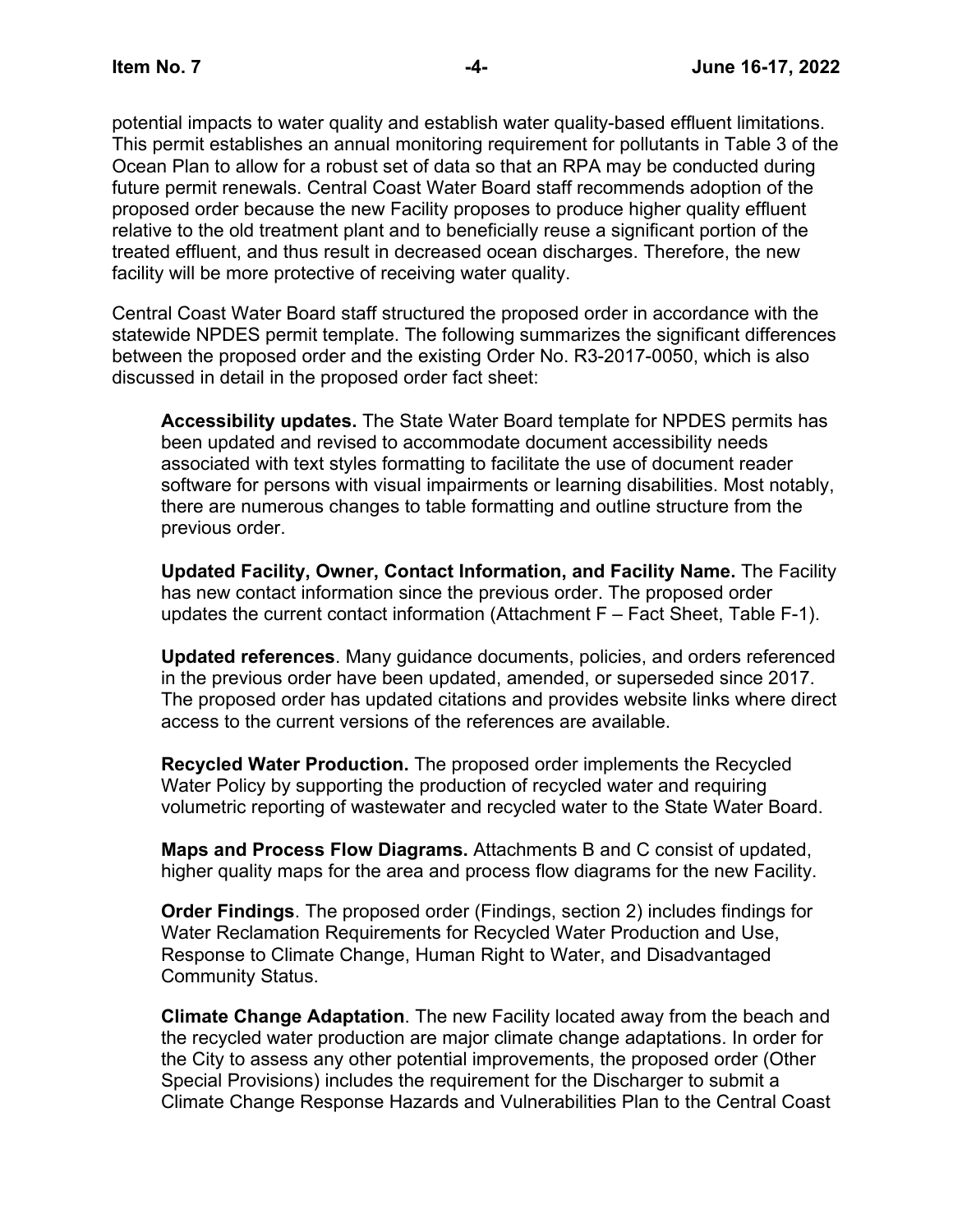Water Board Executive Officer describing the Discharger's long-term approach for identifying and addressing climate change hazards and vulnerabilities at the Facility, including all associated infrastructure (e.g., treatment facilities, conveyances to discharge points, discharge facilities).

## **Changes from the Public Draft**

The draft order was released for public comment on April 13, 2022, and comments were due by May 12, 2022. The only comments received during the public comment period were from the Discharger, who pointed out a few minor typographical errors by email and requested the due date for the annual report be changed from February 1 to April 1, which is the annual report due date in the existing permit, to help with logistics. Central Coast Water Board staff made these few minor non-substantive changes to the draft order for clarity and accuracy.

## **Human Right to Water**

California Water Code section 106.3, subdivision (a) states that it is the policy of the State of California "that every human being has the right to safe, clean, affordable, and accessible water adequate for human consumption, cooking, and sanitation purposes." On January 26, 2017, the Central Coast Water Board adopted Resolution No. R3-2017- 0004, which affirms the realization of the human right to water and the protection of human health as the Central Coast Water Board's top priorities.

The proposed order incorporates requirements for the Facility to beneficially reuse treated effluent to improve water supply resiliency and to prepare for uncertainties in water resources due to the changing climate. The proposed order establishes effluent discharge limitations to protect the municipal and domestic supply (MUN) drinking water beneficial use and improve drinking water quality for those that depend on groundwater and surface waters as their drinking water source.

## **Environmental Justice**

Environmental Justice principles call for the fair treatment and meaningful involvement of all people regardless of race, color, national origin, or income in the development, adoption, implementation, and enforcement of all environmental laws, regulations, and policies that affect every community's natural resources and the places people live, work, play, and learn. The Central Coast Water Board implements regulatory activities and water quality projects in a manner that ensures the fair treatment of all people, including Underrepresented Communities. Underrepresented Communities include but are not limited to Disadvantaged Communities (DACs), Severely Disadvantaged Communities (SDACs), Economically Distressed Areas (EDAs), Tribes, Environmentally Disadvantaged Communities (EnvDACs), and members of Fringe Communities.<sup>[2](#page-4-0)</sup>

<span id="page-4-0"></span> $2$  Disadvantaged Community: a community with an annual median household income that is less than 80% of the statewide annual median household income (Public Resources Code section 80002(e)); Severely Disadvantaged Community: a community with a median household income of less than 60% of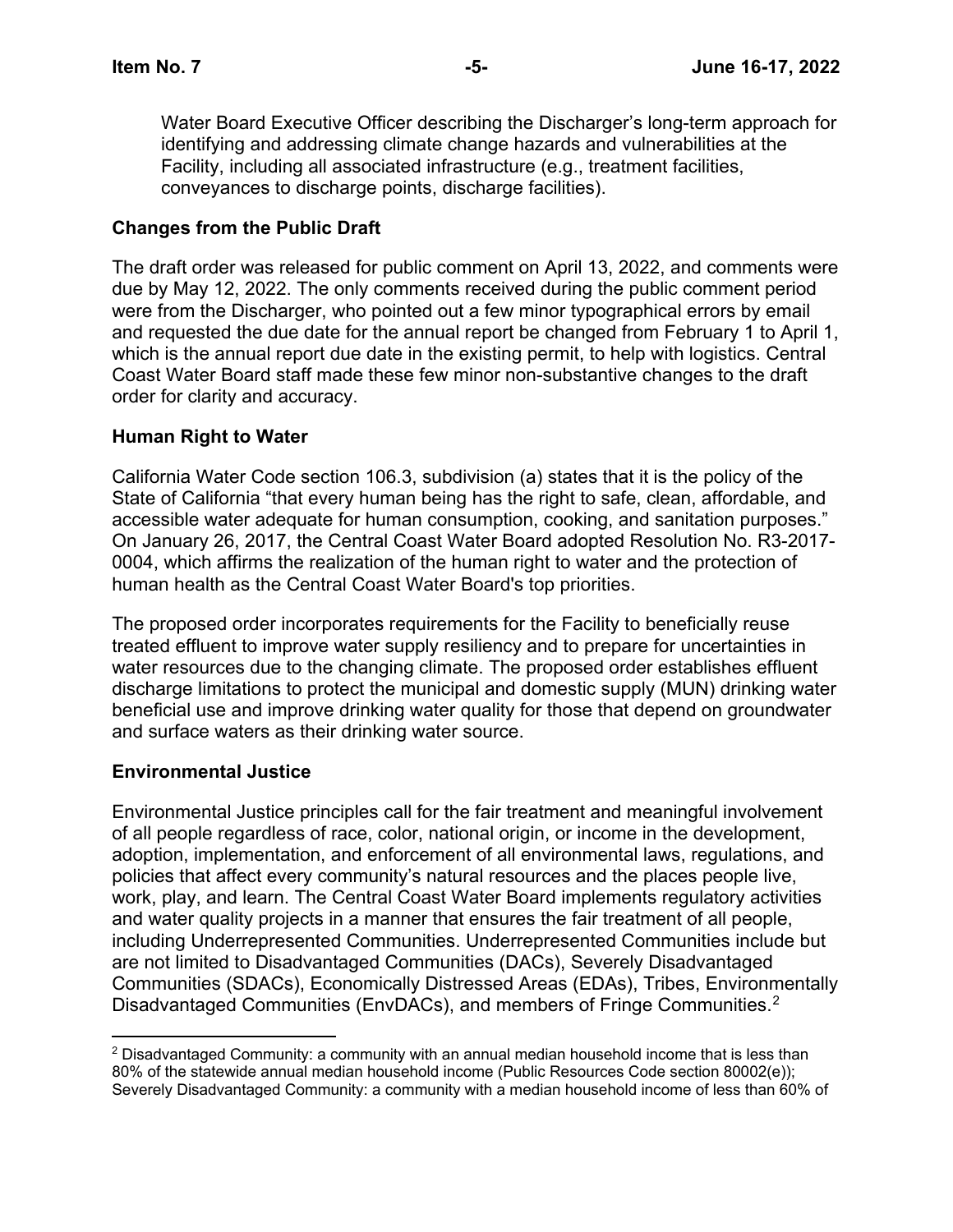Furthermore, the Central Coast Water Board is committed to providing all persons the opportunity to participate in the public process and provide meaningful input to decisions that affect their communities.

The proposed order regulates the production of recycled water and discharge of treated domestic wastewater. The 2018 census data identifies three block groups as DACs in the City of Morro Bay, representing approximately thirty percent of the city population. Operation of this publicly owned treatment works in compliance with the proposed order will not pose a significant threat to water quality and is therefore unlikely to impact DACs. The potential costs to the Discharger and associated communities associated with the new requirements are supported by the water quality and beneficial use protection and restoration benefits, including the protection of public health. If impacts to surface water result from the discharges regulated by the proposed order, Central Coast Water Board staff will work with the discharger to rectify the water quality impacts and help facilitate outreach and education to inform affected communities and connect them with available resources.

## **Climate Change**

The Central Coast faces the threat and the effects of climate change for the foreseeable and distant future. To proactively prepare and respond, the Central Coast Water Board has launched the Central Coast Water Board's Climate Action Initiative, which identifies how the Central Coast Water Board's work relates to climate change and prioritizes actions that improve water supply resiliency through water conservation and wastewater reuse and recycling; mitigate for and adapt to sea level rise and increased flooding; improve energy efficiency; and reduce greenhouse gas production. The Climate Action Initiative is consistent with the Governor's Executive Order B-30-15 and the State Water Board's Climate Change Resolution No. 2017-0012.

The proposed order aligns with the Climate Action Initiative's objectives and aligns with State Water Board Resolution No. 2017-0012. To take steps towards building climate change resiliency on the Central Coast, the proposed order increases water supply reliability as a climate adaptation strategy by supporting beneficial reuse of the Facility's treated effluent for municipal uses. The Discharger has identified and assessed the

the statewide average. (Public Resources Code section 80002(n)); Economically Distressed Area: a municipality with a population of 20,000 persons or less, a rural county, or a reasonably isolated and divisible segment of a larger municipality where the segment of the population is 20,000 persons or less with an annual median household income that is less than 85% of the statewide median household income and with one or more of the following conditions as determined by the department: (1) financial hardship, (2) unemployment rate at least 2% higher than the statewide average, or (3) low population density. (Water Code section 79702(k)); Tribes: federally recognized Indian Tribes and California State Indian Tribes listed on the Native American Heritage Commission's California Tribal Consultation List; EnvDACs: CalEPA designates the top 25 percent scoring census tracts as DACs. Census tracts that score the highest five percent of pollution burden scores but do not have an overall CalEnviroScreen score because of unreliable socioeconomic or health data are also designated as DACs (refer to the CalEnviroScreen 3.0 Mapping Tool or Results Excel Sheet); Fringe Community: a community that does not meet the established DAC, SDAC, and EDA definitions but can show that it scores in the top 25 percent of either the Pollution Burden or Population Characteristics score using the CalEnviroScreen 3.0.